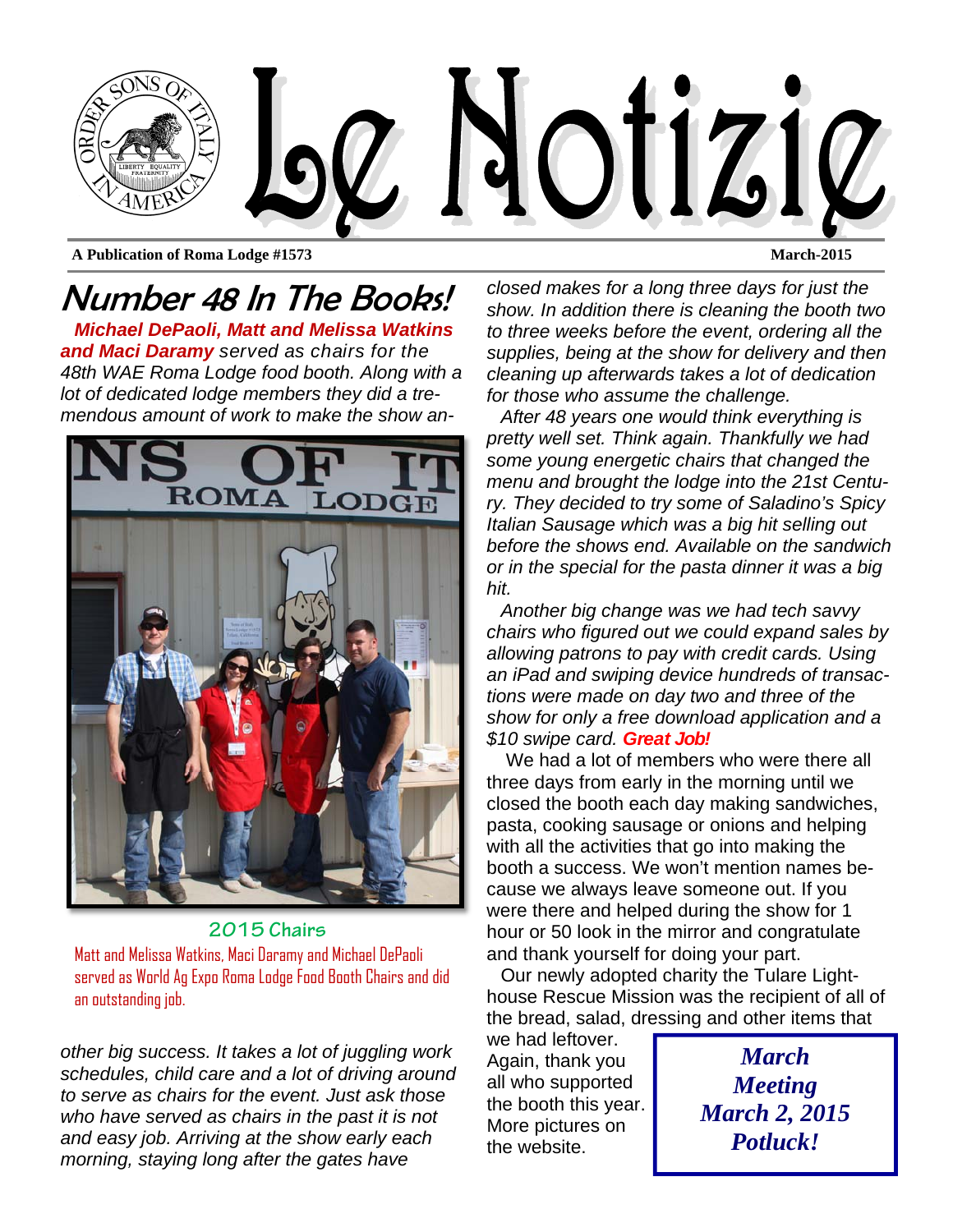# **Leaving a Legacy!** *Heralds Message*

Roma Lodge lost a 60 year member of the lodge with the passing of *Mabel Cardoza Curti*

on February 11, 2015. Mabel would have reached the age of 95 on March 26, 2015. Married to Italo Miro Curti on Thanksgiving Day, November 28, 1946 and as a COS (1940) and a Fresno State (1942) Ma-



bel majored in languages and held a lifelong teaching credential and was a translator in San Antonio, Texas during the war. She also worked for a local bank in Corcoran.

Mabel was an active member of the lodge until she suffered a stroke in 1992 and still visited the lodge on special occasions when her health permitted. She always had a gracious smile on her face and cordially greeted lodge members when she was able to attend lodge activities.

It is often said each of us have an opportunity in our lives to make a difference during our journey through this life. When that journey is complete we have another opportunity in leaving a legacy through our children who we have nurtured and taught to carryon the traditions that we have been given by those who have gone before us.

Mabel Curti was such a person who has left a legacy as part of the Curti Family who have been so instrumental in the success of Ro-



ma Lodge. Her son *Ken Curti* served as president of the lodge for three consecutive terms, a total of six years. Before he became president and well after he has been instrumental in chairing or cochairing the annual ravioli dinner and continues to be a mainstay when it comes to preparing meals for the Christmas party, lodge meetings, Columbus Day and other lodge activities.

*Karen Curti* has served as the lodge treasurer since 2007 and a local Certified Public Accountant with here own business has been instrumental in assisting the lodge with finances, tax reporting and all the other duties associated with financing lodge activities.

Prior to his passing, Mabel's son *Jeff Curti* also was an active member in the lodge assisting in cooking at a variety of lodge activities.

It is very apparent that Mabel and Italo instilled in their children the importance of continuing participation in Roma Lodge and fostering the Italian Culture in their community. Since the time we spend on this earth is limited the legacy we leave when we have concluded our journey is often more important than the things we do when we are alive. Mabel Curti, as well as the entire Curti Family, for over 100 years have been strong advocates of preserving the traditions of the Italian Culture. *Farewell Sister Mabel Curti. Your legacy will live forever.*

# **Special Visitor**

Long time member *Marjorie Boyer* made a special visit to the Roma Lodge food booth at the World Ag Expo just to bring back old memories of

wrapping sausage sandwiches at the show. For many, many years **Marjorie** wrapped sandwiches everyday at the show. At nearly 93



years of age Marjorie has had to turn over her duties of wrapping sandwiches at the show to others and she misses the great times she had all those years helping out at the WAE food booth.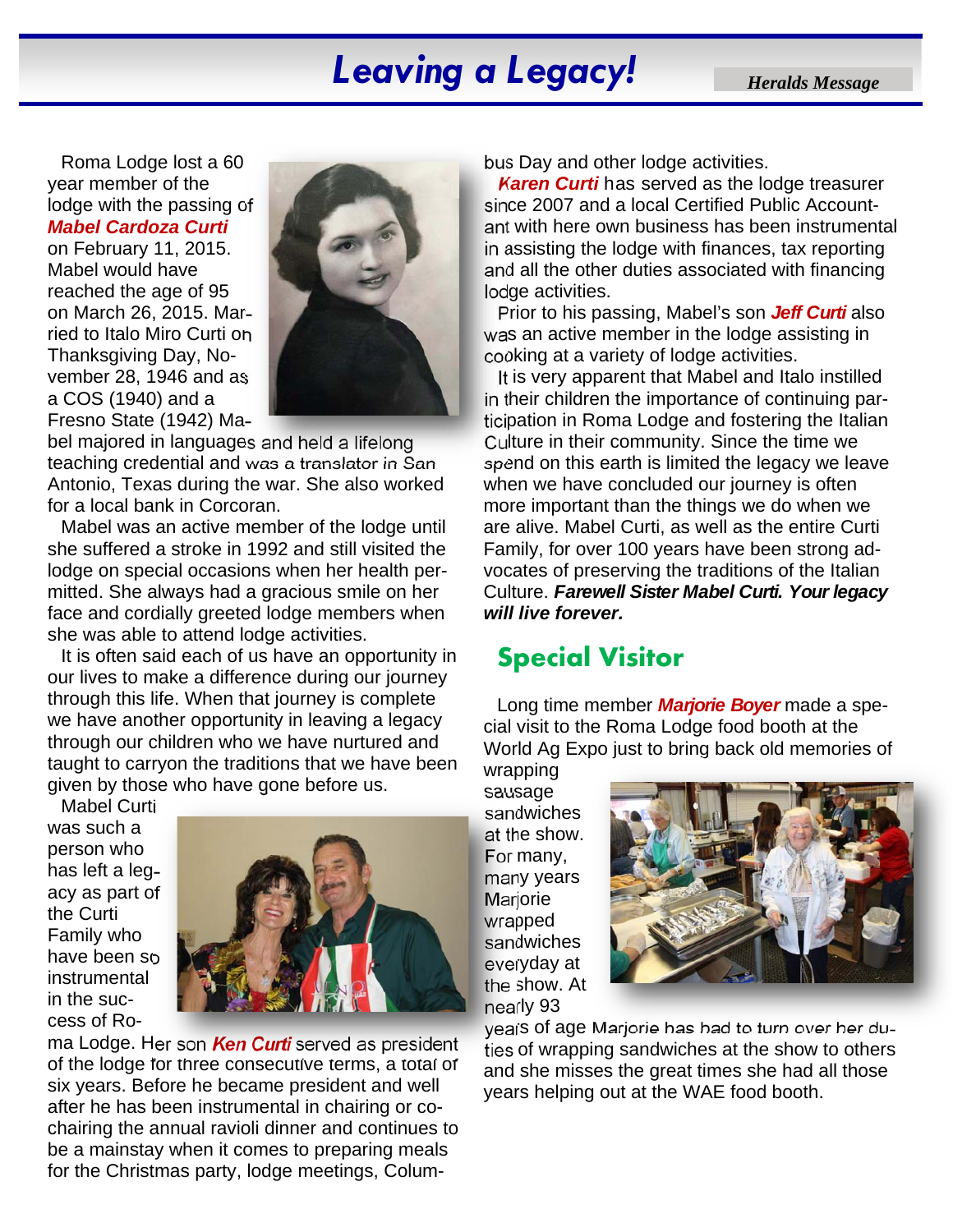### *Wow! What a meal!*

Roma Lodge members *Joyce Hofstee and Karen DeGroot* did and outstanding job with refreshments at the February meeting as refreshment chairs. They put on a buffet of some great home cooked food. Great Job!



## **Potluck Night March 2nd**

March is **Potluck Night!** Bring your favorite main dish, salad or dessert. The lodge will provide plates, utensils and drinks. We have some great cooks in the lodge so bring your favorite dish to share with everyone.

*Nancy Pitigliano* is our refreshment chair so give her a call if you can help out. Our drawing is for \$85 so don't miss the meeting. You may be a big winner.

# **Scholarships Are Due**

*March 1st is the deadline for Grand Lodge Scholarships and April 1st* is the due date for the Roma Lodge Scholarship Applications. If you would like a copy of the Roma Lodge application please contact *Frances Della @ 784-7653.* Grand Lodge applications are online at http://www.sonsofitalyca.org/



## *Sausage, Sauce and Ravioli's*

The lodge has frozen Italian sausage, sauce and ravioli's left over from the farm show and other events in the freezer. If you would like to purchase sauce or sausage contact *Michael De-Paoli at 730-1168 or if you want ravioli's you can contact Ken Curti at 288-2144.* You can arrange pickup with them or they can bring them to the March meeting. Either way some great food at great prices. Check with them on the price.

#### *Last Call For The Directory!*

The 2015-16 Roma Lodge Directory is about

ready to go to print and therefore it is important to make sure you notify Cathy Mederos of any changes in your address or phone number. The directory will be in booklet form and a little smaller than in the past and we will limit the



phone numbers to one contact number. Currently if you have had a cell number listed in the directory that will be the only one listed. If you do not have a cell number listed then your home number will be listed. If you have already made your corrections, you can check the directory on the web at http://www.romalodge1573.org/#! contact/c24vq

# *2015 Lodge Events Now Online!*

If you were asleep at the last meeting or in the bathroom you may have got assigned to be a committee chair, monthly refreshment co-chair

or doing some other activity for the lodge. All lodge activities have now been assigned for the 2015.

President De-Paoli's cardboard slate of the Ten Commandments



has been transferred into a chart and posted on the web.

Lodge events, committee chairs and monthly refreshment assignments are easy for everyone to refer to. Go online and check it out by clicking on the 2015 events icon.

#### **http://www.romalodge1573.org/#!contact/ c24vq**